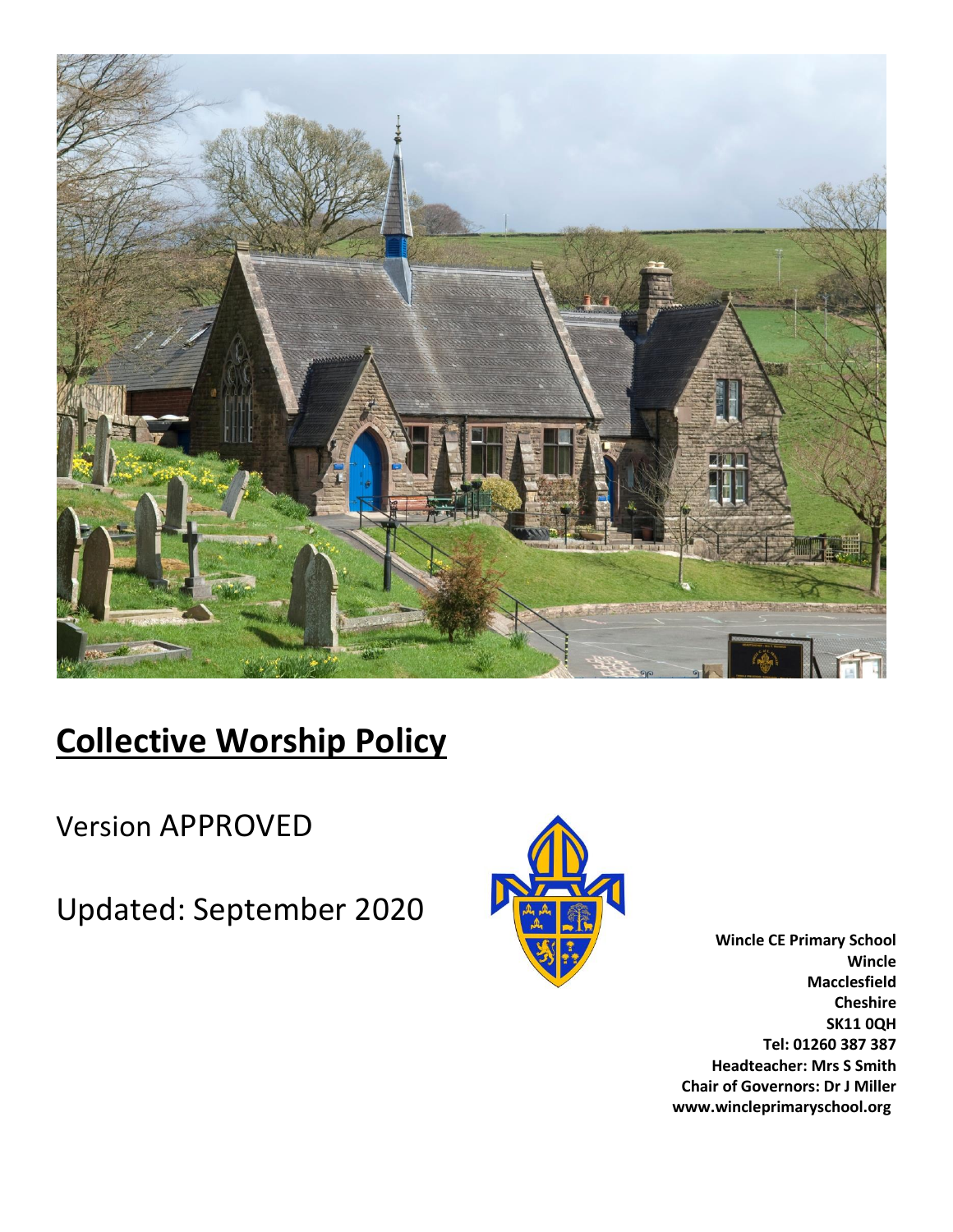# **Wincle School's Collective Worship Policy**

# Our school's vision:

*Wincle School creates an enriching and outstanding rural education, nurturing the whole individual: body, mind and soul, inspiring rounded, happy, courageous children who exhibit a passion for learning, a confident faith, a loving concern for community and an inclusive respect for all.*

We live at a time when children feel besieged by social media, weighed down by pressure and report poor mental health. Collective worship offers ten minutes in a day for children to pause and explore the big existential questions such as 'Who am I?' 'Why am I here?' and 'How then should I live? Offering this in the context of authentic Christian worship is not 'religious indoctrination' but a simple chance for children of all faiths and none to develop spiritually and gain perspective in an otherwise crowded day. Collective worship at Wincle positively contributes to the spiritual, moral, social and cultural life of the school and development of its pupils: nurturing the whole individual.

We encourage our pupils to 'Shine like Stars' (Philippians 2:15) and to do this run with the following acronym:

|   |                 | No act of kindness, no matter how small, is ever wasted." Aesop                                                                        |
|---|-----------------|----------------------------------------------------------------------------------------------------------------------------------------|
|   |                 | we would like our pupils to have the confidence to know that they can make a difference: have hope for the                             |
| S | Service         | future.                                                                                                                                |
|   |                 | We encourage our pupils to challenge injustice and inequality                                                                          |
|   |                 | Tour principles are founded on the truth that we are loved by the Father, Saved by the Son and Sanctified by                           |
|   |                 | the Holy Spirit.                                                                                                                       |
|   | Theology        | $\bar{\Join}$ We want to ignite passion and curiosity for learning, providing an exciting curriculum to inspire all learners to be $ $ |
|   |                 | the best they can be.                                                                                                                  |
|   |                 | We encourage our pupils to show integrity                                                                                              |
|   |                 | We would like our pupils to have the courage to fight for what is important                                                            |
|   | <b>Attitude</b> | ☆<br>When things are challenging, we would like our pupils to display perseverance and not give up.                                    |
|   |                 | Learn from yesterday, live for today, hope for tomorrow" Albert Einstein                                                               |
|   |                 | We nurture the whole individual: body, mind and soul                                                                                   |
|   |                 | We encourage the pupils to respect every living creature and show compassion.                                                          |
|   | Relationships   | we would like our children to treat other people as they would like to be treated following Jesus' example.                            |
|   |                 | We are all unique                                                                                                                      |
|   |                 | We help all Meildren build trusting relationships                                                                                      |
|   |                 | Clothe yourselves with compassion, kindness, humility, gentleness and patience.' (Colossians 3:12)                                     |
|   | Shine like      | am the Light of the world; he who follows Me will not walk in the darkness, but will have the Light of life."                          |
|   | stars           | (John 8:12)                                                                                                                            |
|   |                 | We would like our pupils to shine in their behaviour, attitudes, relationships and learning.                                           |

#### **Introduction**

This policy has been prepared by the governors and headteacher*.* Diocesan guidelines for collective worship have also been referred to.

# **The right of withdrawal.**

The parents' legal right to withdraw their child from acts of worship is clearly laid out in the school prospectus where it states*:*

*' Parents do have the right to withdraw children from religious education and collective worship. Parents wishing to exercise this option should discuss it with the headteacher.'*

If there are any children whose parents exercise their right to withdraw them from worship, alternative activities will be provided in consultation with the children's parents. This does not mean that the children will be in any way exempt from the Christian ethos of the school which underpins the whole of school life. Parents are made fully aware of this when they enroll their children.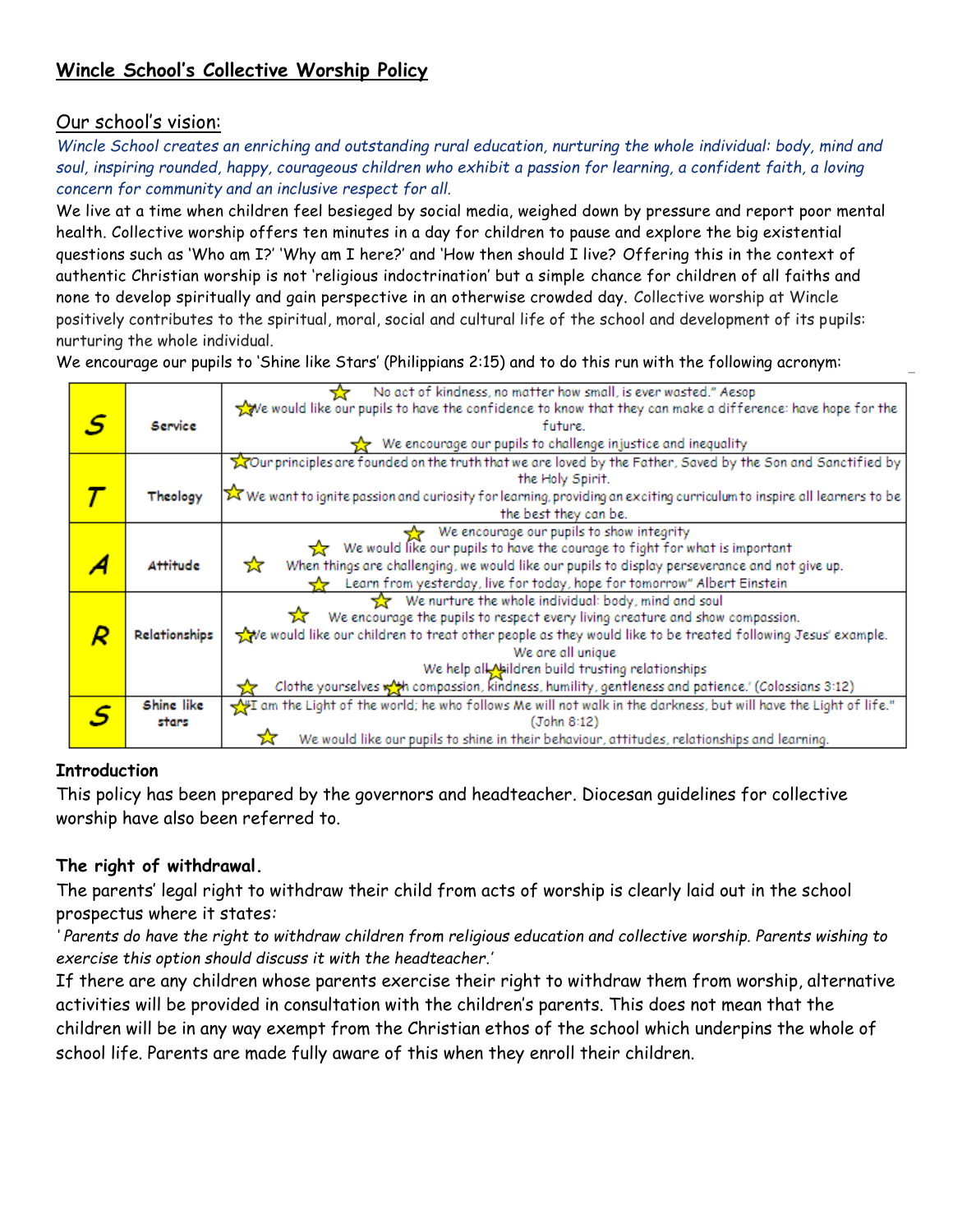# **Aims and Objectives**

At Wincle *C of E Primary School,* we always seek to reflect in our worship the Christian foundation of the school and its care for all who work here. Children are helped to understand the meaning of Christian worship and we hope that believers will be able to share in it and that others of no faith will reach the 'threshold of worship'.

Our central aims of collective worship are to:

- enable children and staff to explore and celebrate the differences and diversity found in the variety of forms of worship in the Anglican Christian tradition.
- lead the school community to the 'threshold of worship' in order for them to make an informed choice about their own involvement and to consider their own personal relationship with Jesus Christ.
- seek to deepen and widen the experience of those of 'faith' and encourage those of 'no faith' so that they begin to feel for themselves something of what it means to worship.
- use celebration, silence, stilling, reflection, contemplation, meditation, prayer, song, symbols and imagery as vehicles for worship and spiritual growth.
- provide opportunities for the whole school community to address God directly through Jesus in the power of the Holy Spirit through acknowledging his presence, reflecting upon his character and giving Him praise and honour.
- use a vocabulary of worship that encourages the whole school community to attend, participate and lead worship.
- encourage all present to explore their own beliefs and understanding of God within a Christian framework by learning more about the Christian faith and by encountering Christ through worship.
- raise awareness through reflection of the ultimate questions of life relating to matters of faith.
- reaffirm, strengthen and practise key Christian values. (e.g. love, peace, compassion, forgiveness, self-giving) and celebrate each unique individual member of the school community as made in the image of God.
- nurture and encourage respect and care for God's created world by promoting a positive attitude to environmental issues locally, nationally and globally.
- seek to provide opportunities for spiritual, social and moral development that is characterised be feelings such as awe, wonder, being uplifted, elation, appreciation, gratitude, respect, and reverence.
- develop a sense of community within the school, the locality, (e.g. local church) and foster the sense of being part of a wider community though the celebration of achievements, festivals and special occasions.
- foster a concern for the needs of others.
- develop a sense of being part of a global community: exploring the companion links that exist between the local diocese/world Church and schools internationally.

In summary within our daily act of collective worship, we aim to provide opportunities for children to:

- provide an opportunity for children to worship God;
- celebrate all that is good and beautiful and express thankfulness for the joy of being alive;
- provide opportunities for children to share what is meaningful and significant to them, including the darker side of life;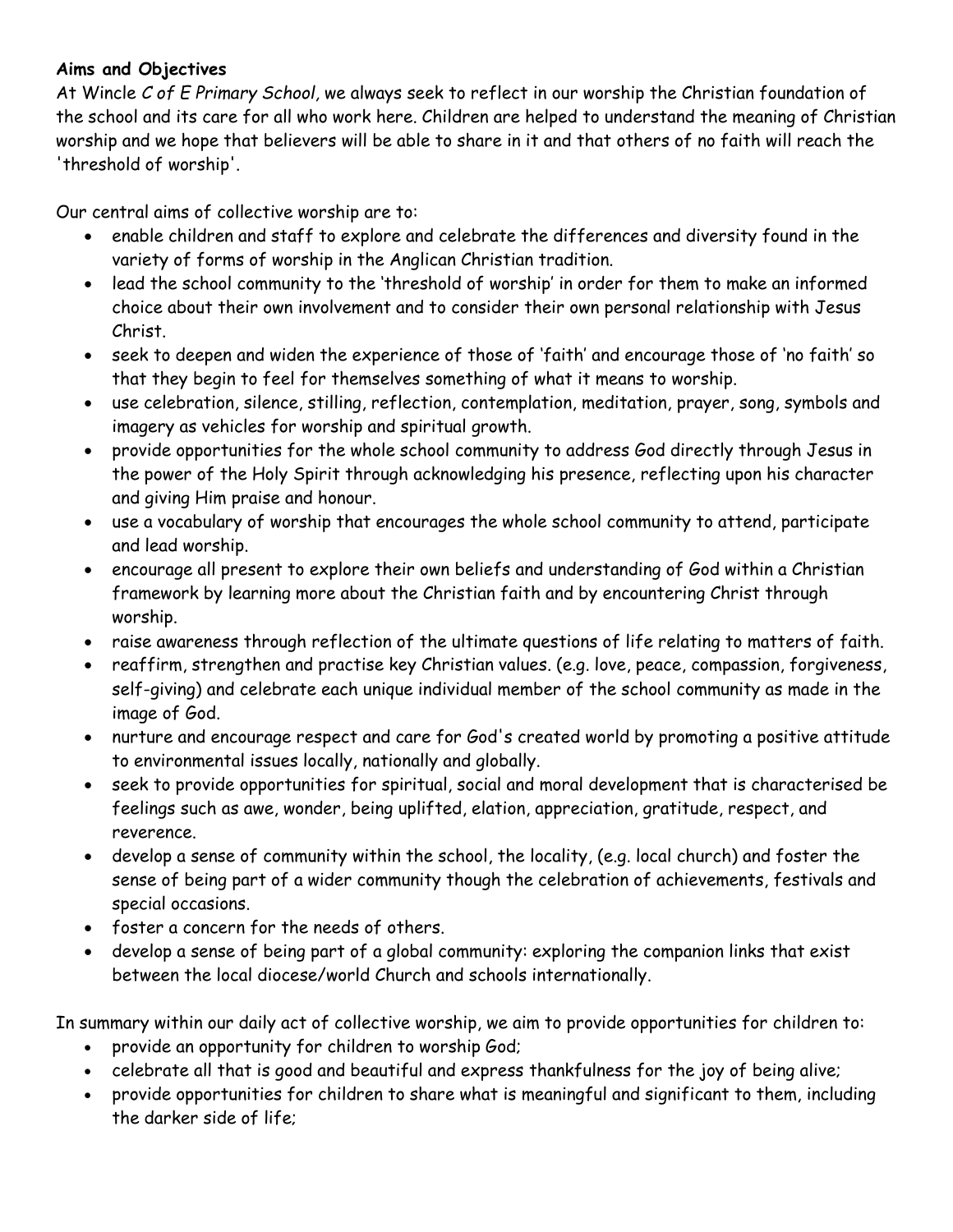- ensure that the experiences provided are relevant to the age, aptitude and family background of the children;
- give time for silent reflection and exploration of inner space;
- illustrate forms of worship that others have found helpful in their spiritual development, e.g. silent contemplation, dance, singing;
- provide a rich variety of forms of expression, e.g. art, drama, music, story and give children the opportunity to experience these at their own level rather than teachers imposing their own interpretations;
- take place in an environment that is conducive to worship, which is professionally coordinated and properly resourced;
- always invite, never coerce, remembering that children will be at different stages of spiritual development and that they should feel able to respond and participate at their own level.

#### **Monitoring, Evaluation and Review**

Monitoring and evaluation are part of a whole school cycle of self-review and this will be achieved over time by asking all stakeholders to reflect on school worship.

#### **Monitoring**

Monitoring of collective worship will be carried out jointly by the headteacher and Vicar John Harries. Useful strategies for collecting the evidence will include:

- written observations; checking that practice matches planning
- observing children's attentiveness and level of interest
- conducting occasional formal observations of collective worship and providing feedback
- seeking feedback from children, staff, parents, governors, incumbent and visitors
- observing the extent of the collective worship's influence on children's attitudes and behaviour throughout the school
- holding regular discussions with colleagues
- gathering written comments from colleagues on the worship planning sheet

Feedback will be brought to staff meetings which will review collective worship which will be held regularly. In Wincle C of E primary school, this will occur regularly on termly cycle.

# **Evaluation**

The information gathered via one or more of the strategies listed above will be analysed carefully in order to evaluate the quality and effectiveness of the collective worship. The headteacher and foundation governor, including the incumbent, will be the main evaluators.

# **Review**

The headteacher, governors and staff will review this policy every four years. A worship planning sheet is kept termly to ensure that acts of worship are generally compatible with the requirements of the policy and to inform our learning and planning for further developments. These will regularly include any formal and informal evaluations of acts of collective worship which will assist monitoring, future planning and delivery. Visitors outside the school community who are regularly involved in acts of worship are provided with a copy of the collective worship policy.